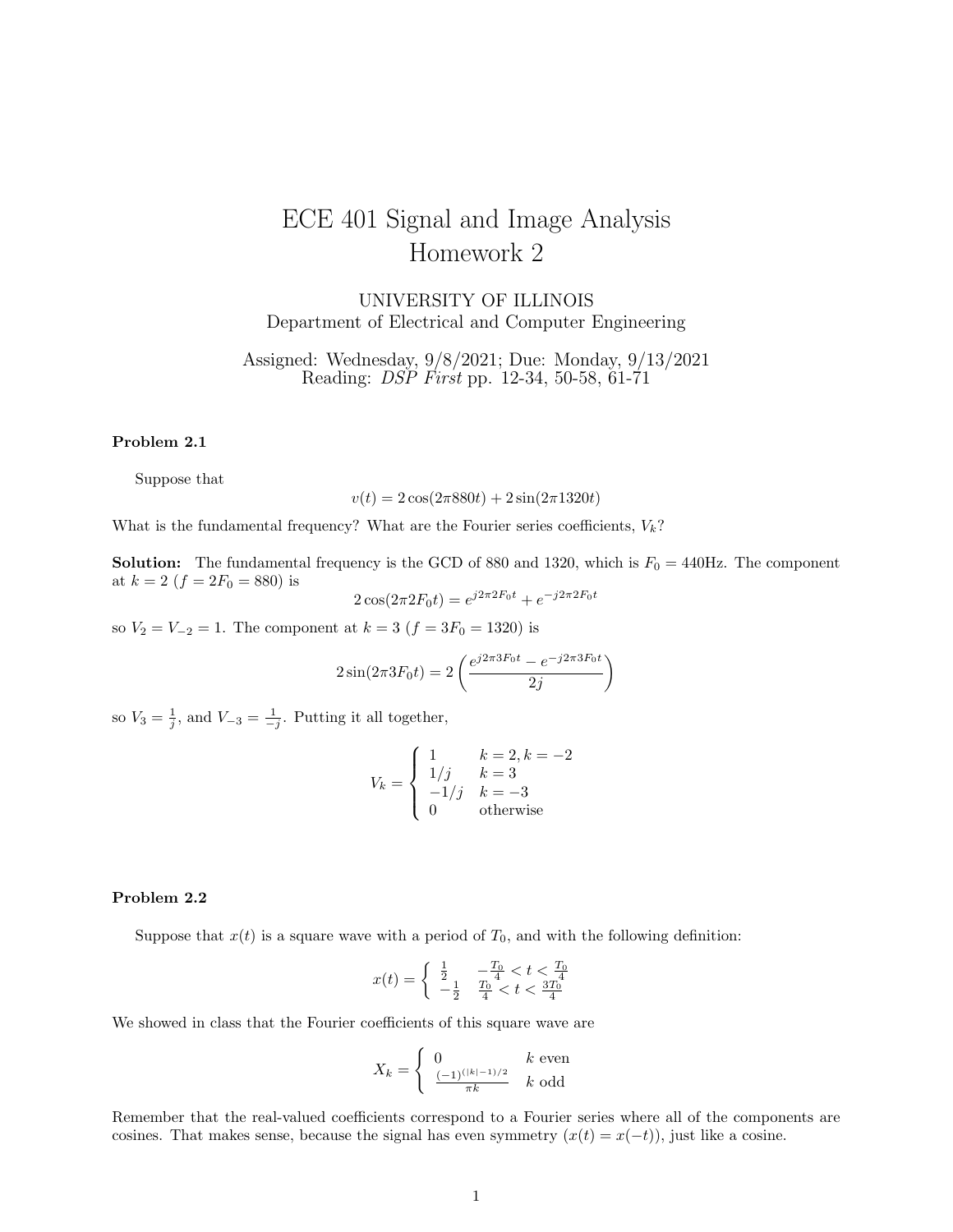Suppose that we delay the signal by one quarter period, to produce the signal

$$
y(t) = \begin{cases} \frac{1}{2} & 0 < t < \frac{T_0}{2} \\ -\frac{1}{2} & \frac{T_0}{2} < t < T_0 \end{cases}
$$

Notice that  $y(t)$  has odd symmetry  $(y(t) = -y(-t))$ , just like a sine wave. In that case, we might speculate that the Fourier seires expansion will be composed entirely of sine waves, i.e., the Fourier series coefficients,  $Y_k$ , will all be imaginary numbers.

Use the time-delay property of the spectrum (from lecture 3) to find out what happens to  $X_k$  when  $x(t)$ is delayed by exactly one quarter period.

**Solution:** The time-delay property of a spectrum is that if  $y(t) = x(t - \tau)$ , then

$$
Y_k = X_k e^{-j2\pi f_k \tau}
$$

where, in our case,  $f_k = kF_0 = k/T_0$ , and  $\tau = T_0/4$ , so

$$
Y_k = X_k e^{-j2\pi (k/T_0)(T_0/4)} = X_k e^{-j\pi k/2} = X_k \times (-j)^k
$$

The multiplier  $(-j)^k$  is imaginary for odd values of k, and real for even values of j. But we already know that  $X_k = 0$  for even values of j, so this time delay will make all of its nonzero coefficients into imaginary numbers. Specifically,

$$
Y_k = \begin{cases} 0 & k \text{ even} \\ \frac{(-1)^{(k-1)/2}j}{\pi k} & k \text{ odd} \end{cases}
$$

### Problem 2.3

Suppose that  $z(t)$  is a triangle wave with a period of  $T_0$ , and with the following definition:

$$
z(t) = \begin{cases} \frac{t}{2} - \frac{T_0}{4} & 0 < t < \frac{T_0}{2} \\ -\frac{t}{2} + \frac{3T_0}{4} & \frac{T_0}{2} < t < T_0 \end{cases}
$$

Notice that this signal is exactly the anti-derivative of the signal  $y(t)$  from problem (1), i.e.,  $y(t) = dz/dt$ . Use the differentiation property of the spectrum (from lecture 3) in order to find the Fourier series coefficients  $Z_k$ .

**Solution:** The differentiation property of the spectrum says that, if  $y(t) = dz/dt$ , then

$$
Y_k = j2\pi f_k Z_k
$$

where, in our case,  $f_k = kF_0 = k/T_0$ , so  $Y_k = j2\pi kZ_k/T_0$ , so

$$
Z_k = \frac{T_0 Y_k}{P} j 2\pi k = \begin{cases} 0 & k \text{ even} \\ \frac{(-1)^{(k-1)/2}}{2\pi^2 k^2} & k \text{ odd} \end{cases}
$$

Notice that the  $Z_k$  are real numbers! If you plot  $z(t)$  as a function of time, you can see that it has even symmetry  $(z(t) = z(-t))$ .

## Problem 2.4

Suppose that a violin is playing the note A4 (440Hz), but our recording quality is bad, so we only get the first two harmonics:  $\overline{2}$ 

$$
x(t) = \sum_{k=-2}^{2} a_k e^{j2\pi k440t}
$$